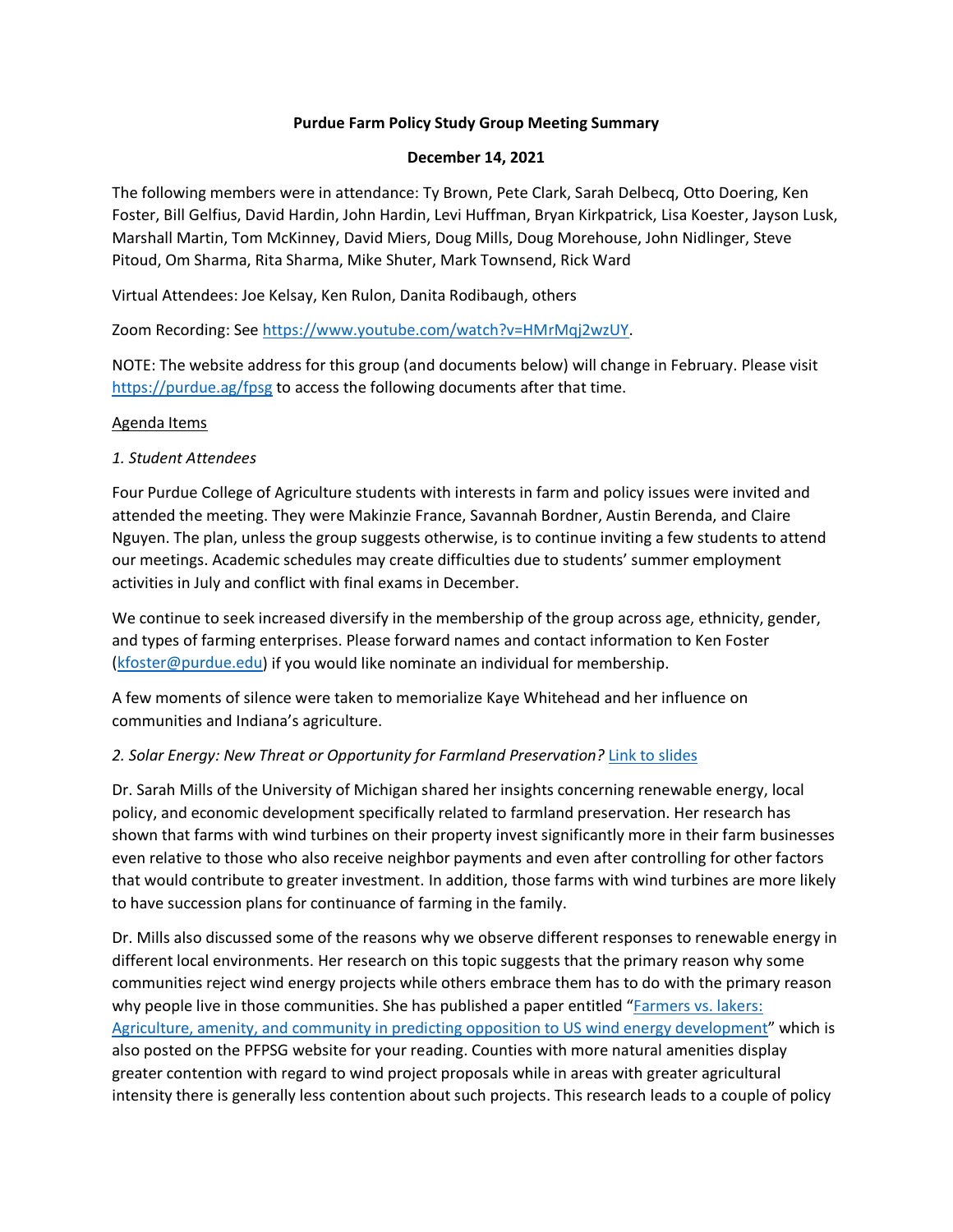conclusion. If the community goal is for substantial residential development or growth of tourism, then wind energy may not be the right option. If the community goal is focused on agricultural production, then wind energy may actually enhance the sustainability of agriculture and private investment in agricultural production while generating additional local economic activity. Dr. Mills conclusion is that wind energy is a farmland preservation tool.

Dr. Mills presentation was focused primarily on large scale solar energy farms rather than agri-volteic farm-based system that integrate agricultural production with solar panels for local energy production. These are measured in hundreds to thousands of acres in size. These large solar farms are expected to increase in number in coming years as demand for renewable energy grows and solar technologies become more efficient. Currently, the average size solar farm in Indiana is just under 4 megawatts which equates to approximately 20 to 30 acres while the average size under construction is 26 megawatts. In the current MISO and PJM application pools for grid access, there are 14,700 and 26,100 megawatts respectively for Indiana with average projected sizes of 161 and 199 megawatts (around 1,000 to 2,000 acres). Not all will be built. This growth is driven by the changing economics of solar energy production.

Dr. Mills pointed out that various views exist as to what "farmland preservation" means and what exactly is or should be preserved. Namely, things like an urban boundary, rural vistas, habitats, land for food production, and farm livelihoods. Solar projects are typically multi-decade project so they do contribute to reducing dense housing but not to some of the other aspects. Solar also does not demand much in terms of services but depending on the property tax system may contribute to government tax revenues. Large solar farms almost surely disturb the rural vista but may contribute to habitat for wildlife and pollinators. In the shorter run (25 to 30 years) large solar farms do not preserve land in food production. Longer term the land could be remediated back to agriculture, but this may depend on zoning policies and land use polices that are put in place for the solar farms. Dr. Mills used the examples of a local zoning board that required water run-off controls that involved construction of large retention ponds using the available top soil such that return to agriculture in the food was almost precluded or certainly would not be as productive thus less likely to happen. Local policy makers need to determine whether they see the solar farm as a short or long-term land use and set requirements accordingly. That is, if they view the land returning to agriculture some day then they should not institute policies that make that difficult or implausible.

Dr. Mills highlighted the complexity of the farm livelihood issue. On one hand, the opportunities presented by solar energy projects can be quite lucrative and greater than the returns from farming. They provide a livelihood to a farmland owner that could be used to leverage farming elsewhere. The alternate concern, however, is related to the health of the local farm economy. Dr. Mills spoke about the tipping point when insufficient agricultural production is taking place in a community to support the local farm input suppliers and thus costs of production for remaining producers become increasingly prohibitive. Dr. Mills hypothesized that because solar uses a larger share of a farmer's land, their use of the lease payments will be more toward "retirement" or basic income than reinvested in their farms, contrary to the case for wind.

Another indicator that Dr. Mills suggested keeping an eye on is whether the solar developers lease or buy the land. If they purchase the land, then one should assume this is a permanent land use change.

Dr. Mills final admonition is that whatever farmland preservation and land use policies a community enacts, they should be consistent in their application and not aimed at particular land uses. She used the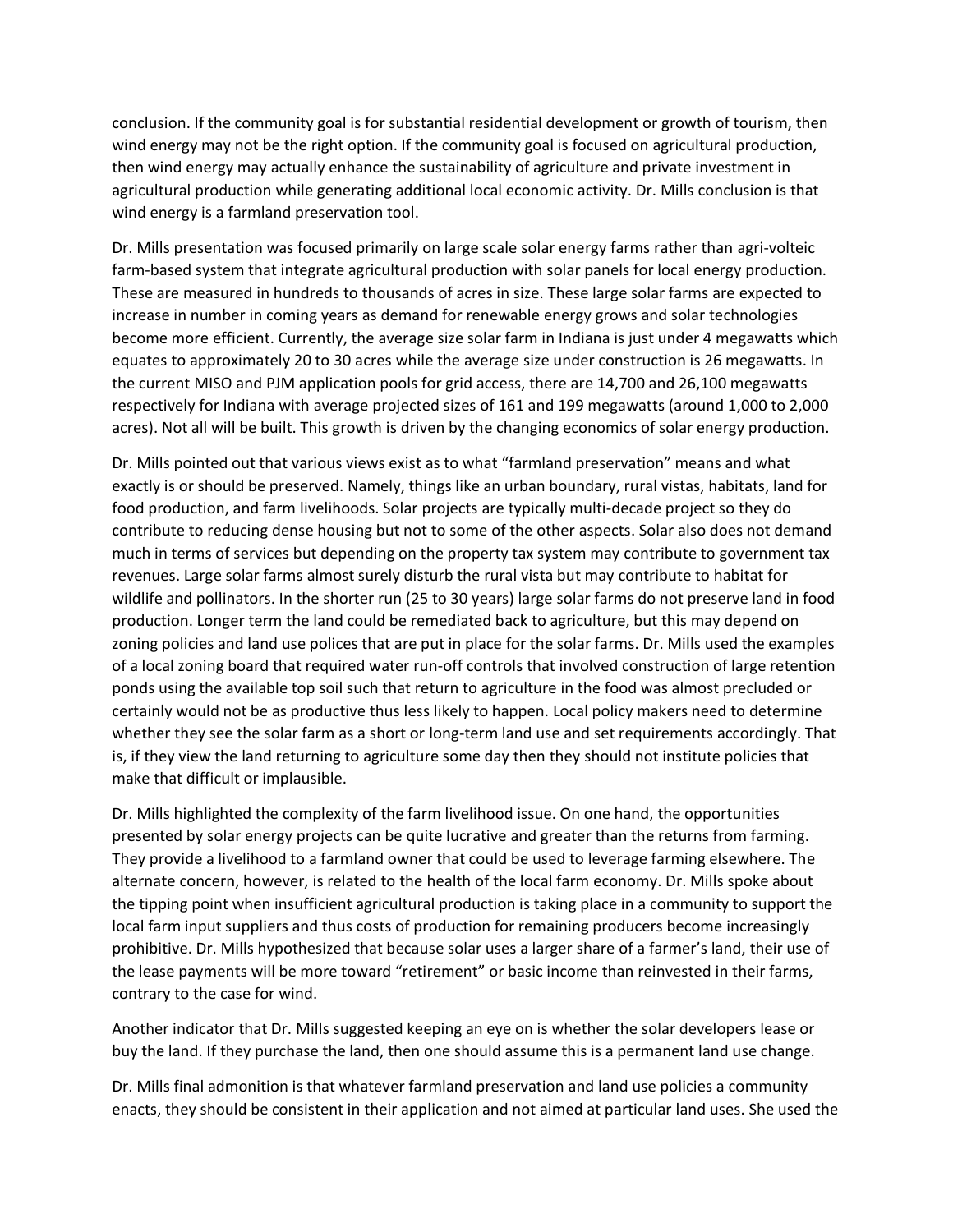example of energy project vs. golf courses and suggests that such projects should be treated equitably by policies.

Dr. Mills provided a couple of other related papers that you can find at these [links:](https://purdue.ag/fpsg)

- Farmers vs. lakers: Agriculture, amenity, and community in predicting opposition to United States wind energy development, Douglas Bessette and Sarah Mills [\(PDF\)](https://ag.purdue.edu/arge/Documents/FPSG/2021%20December/211214_Mills_Farmers%20v%20Lakers.pdf)
- Wind Energy and Rural Community Sustainability, Sarah Mills [\(PDF\)](https://ag.purdue.edu/arge/Documents/FPSG/2021%20December/211214_Mills_Wind-Energy-and-Rural-Community-Sustainability.pdf)
- Exploring landowners' post-construction changes in perceptions of wind energy in Michigan, Sarah Mills, Douglas Bessette, Hannah Smith [\(PDF\)](https://ag.purdue.edu/arge/Documents/FPSG/2021%20December/211214_Mills_Exploring-landowners.pdf)

*3. An examination of the community level dynamics related to the introduction of wind energy in Indiana* [Link to slides](https://ag.purdue.edu/arge/Documents/FPSG/2021%20December/211214_Hillberry_presentation.pptx) (PowerPoint will download)

Dr. Russell Hillberry, Purdue Professor in Agricultural Economics, presented information from a recent study of the impacts of Indiana's wind energy projects. The complete paper and additional information are available a[t https://cdext.purdue.edu/collaborative-projects/wind-energy/.](https://cdext.purdue.edu/collaborative-projects/wind-energy/) The primary goal of the study was to understand the dynamics within Indiana counties that lead to a decision to support or oppose utility-scale wind generation.

Dr. Hillberry first presented an overview of the broad lessons derived from the study. They were that: 1. Technology is such that wind energy is now viable in many of Indiana's counties, 2. Counties have begun using their planning authorities to block new projects in some areas, and 3. There are sizeable economic benefits to landowners, project employees, and county governments.

| Project name                    | County          | Nameplate Capacity (MW) Turbine count |     | <b>Year online</b> | Hub Height (m) |
|---------------------------------|-----------------|---------------------------------------|-----|--------------------|----------------|
| Benton County Wind Farm         | Benton          | 130.5                                 | 87  | 2008               | 80             |
| Fowler Ridge                    | Benton          | 301.3                                 | 162 | 2009               | 80             |
| Fowler Ridge                    | <b>Benton</b>   | 99                                    | 60  | 2009               | 80             |
| Fowler Ridge                    | Benton          | 200                                   | 133 | 2009               | 80             |
| Hoosier                         | Benton          | 106                                   | 53  | 2009               | 80             |
| Meadow Lake Wind Farm           | White           | 199.65                                | 121 | 2009               | 80             |
| Meadow Lake Wind Farm           | White           | 98.7                                  | 47  | 2010               | 80             |
| Meadow Lake Wind Farm           | White           | 99                                    | 66  | 2010               | 80             |
| Meadow Lake Wind Farm           | White           | 103.5                                 | 69  | 2010               | 80             |
| Wildcat I                       | Madison, Tipton | 202.5                                 | 125 | 2012               | 100            |
| Headwaters                      | Randolph        | 200                                   | 100 | 2014               | 95             |
| Amazon Wind Farm (Fowler Ridge) | Benton          | 149.5                                 | 65  | 2015               | 80             |
| <b>Bluff</b> Point              | Jay, Randolph   | 119.7                                 | 57  | 2017               | 94             |
| Meadow Lake Wind Farm           | White           | 100                                   | 50  | 2017               | 95             |
| Meadow Lake Wind Farm           | White           | 200.4                                 | 61  | 2018               | 105            |
| Jordan Creek Wind Farm          | Warren          | 402                                   | 150 | 2020               | 89, 80         |
| Rosewater                       | White           | 103                                   | 26  | 2020               | 105            |
| <b>Bitter Ridge</b>             | Jay             | 147                                   | 52  | 2020               | 89             |
| Headwaters II                   | Randolph        | 191                                   | 53  | 2021               | 105            |

Dr. Hillberry provided the following table of information about Indiana's existing utility-scale wind farms.

Recent projects have involved taller towers. Dr. Hillberry presented information about the wind power generation potential in Indiana at different elevations that showed that there is substantially more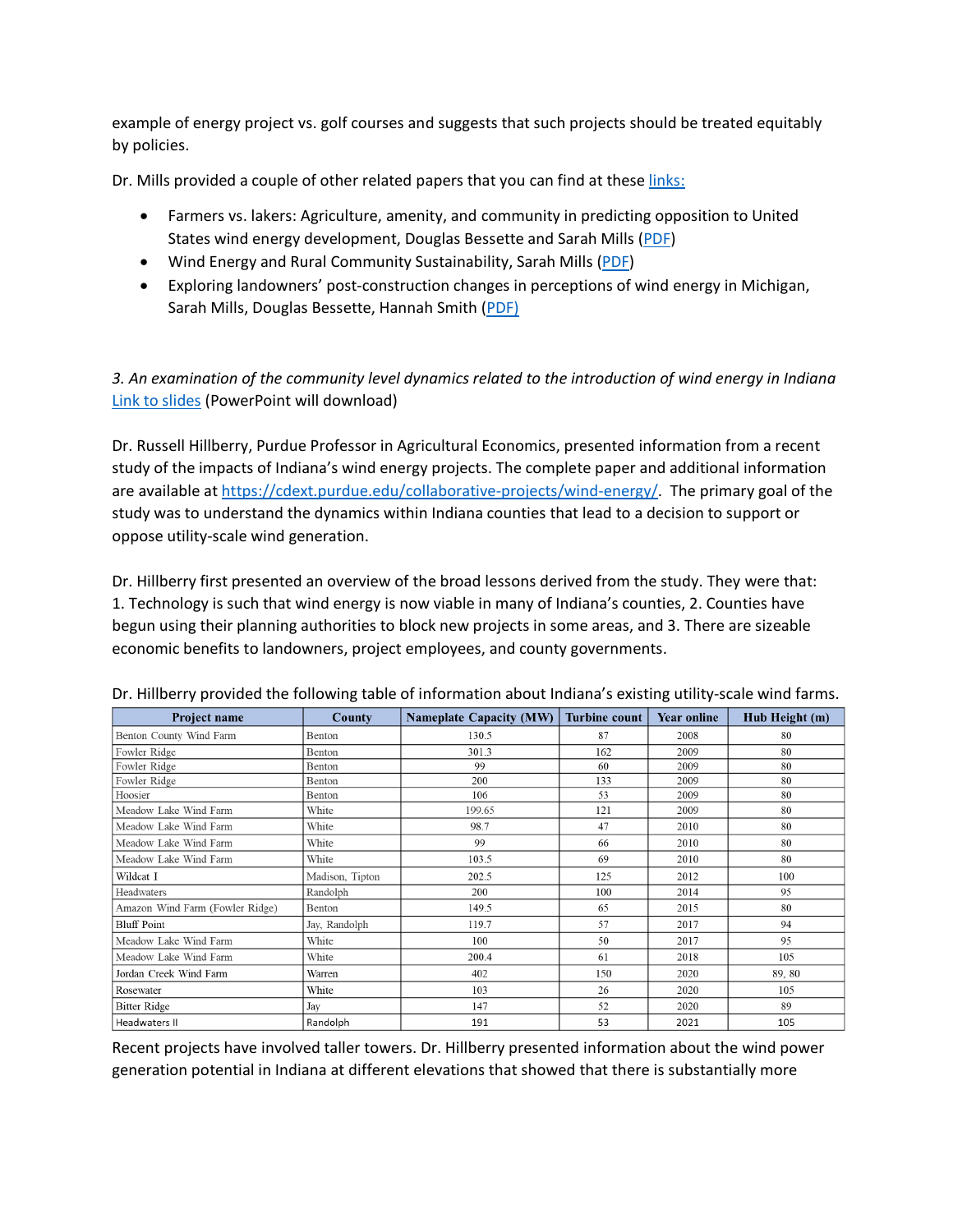opportunity with the taller towers. These taller towers make a much larger share of the state feasible for wind energy production.

With the new technology of taller towers, local policies have emerged as the primary constraint to expanded wind energy in Indiana. These have taken the form of set-back restrictions, height restrictions, and noise restrictions in most cases. A map of county-level restrictions in Indiana can be viewed at [https://insideclimatenews.org/news/30032021/indiana-wind-energy/.](https://insideclimatenews.org/news/30032021/indiana-wind-energy/)

Dr. Hillberry and his coauthors used an econometric approach to measure county-level economic impacts from wind power and posited a set of potential avenues for such impacts including lease payments to land owners, wind industry employment, taxes and other payments to local governments, and other avenues such as increased retail spending. Lease payments in Benton and White Counties range between \$6,000 and \$12,000 per turbine, turbine technicians earn approximately \$60,000 per year and in 2019 the wind industry paid \$492 per citizen in Benton County and \$94 per citizen in White County (totals respectively were \$4.3 million and \$2.3 million). White County had fewer turbine and a larger population in 2019. Dr. Hillberry provided evidence from Benton and White Counties that suggests the tax revenue benefits are targeted toward areas most affected by the turbines through lower property tax rates for residents in those townships. This redistribution of the benefits may explain why research in the US has shown no property value impacts on home prices near wind turbines.

Dr. Hillberry briefly discussed results of another paper co-authored with Claire Nguyen using a general equilibrium model to evaluate the resource rents earned by wind energy companies in Benton and White Counties. You could think of these rents as excess profit in the sense that they are in excess of what would be needed for the company to break even. These rents include subsidies provided to wind energy companies. The wind in this case is the community resource under examination and the question is how much of the "value" of the wind in energy production is being retained by the energy companies as opposed to being paid back to the community in the forms of leases, wages to workers, and local taxes. In other words, could taxes be higher to generate greater local value and/or leases be higher without risking the projects. The estimated rent retained by the power companies is \$4.86 per MwH and \$1 per MwH for landowners. These value total \$16.4 million and \$9.8 million dollars for Benton and White counties respectively. Thus, the policy question for local officials is whether additional taxes should be assessed to retain some of the rents at the local level to either offset existing cost of services or provide new amenities to local residents? If so, then how much given that the model suggests the projects would take place regardless of the tax levied, and would imposing additional taxes or other redistribution approaches lead to greater approval of wind projects? The "good neighbor" payments that are increasingly common with wind projects which provide payments to neighbors who do not have turbine leases is a form of sharing the resource rents undertaken by the power generating company.

## *4. Ag Econ Graduate Program Update - Spotlight on MS-MJ Program* [Link to slides](https://ag.purdue.edu/arge/Documents/FPSG/2021%20December/211214_Widmar_Presentation.pdf)

Dr. Nicole Widmar, Professor and Associate Head of Agricultural Economics at Purdue, provided a summary of activities and changes that have taken place in the department's graduate programs with an emphasis on the new MS-MJ program being jointly offered with the McKinney Law School at IU. The department has greatly expanded graduate student opportunities over recent years.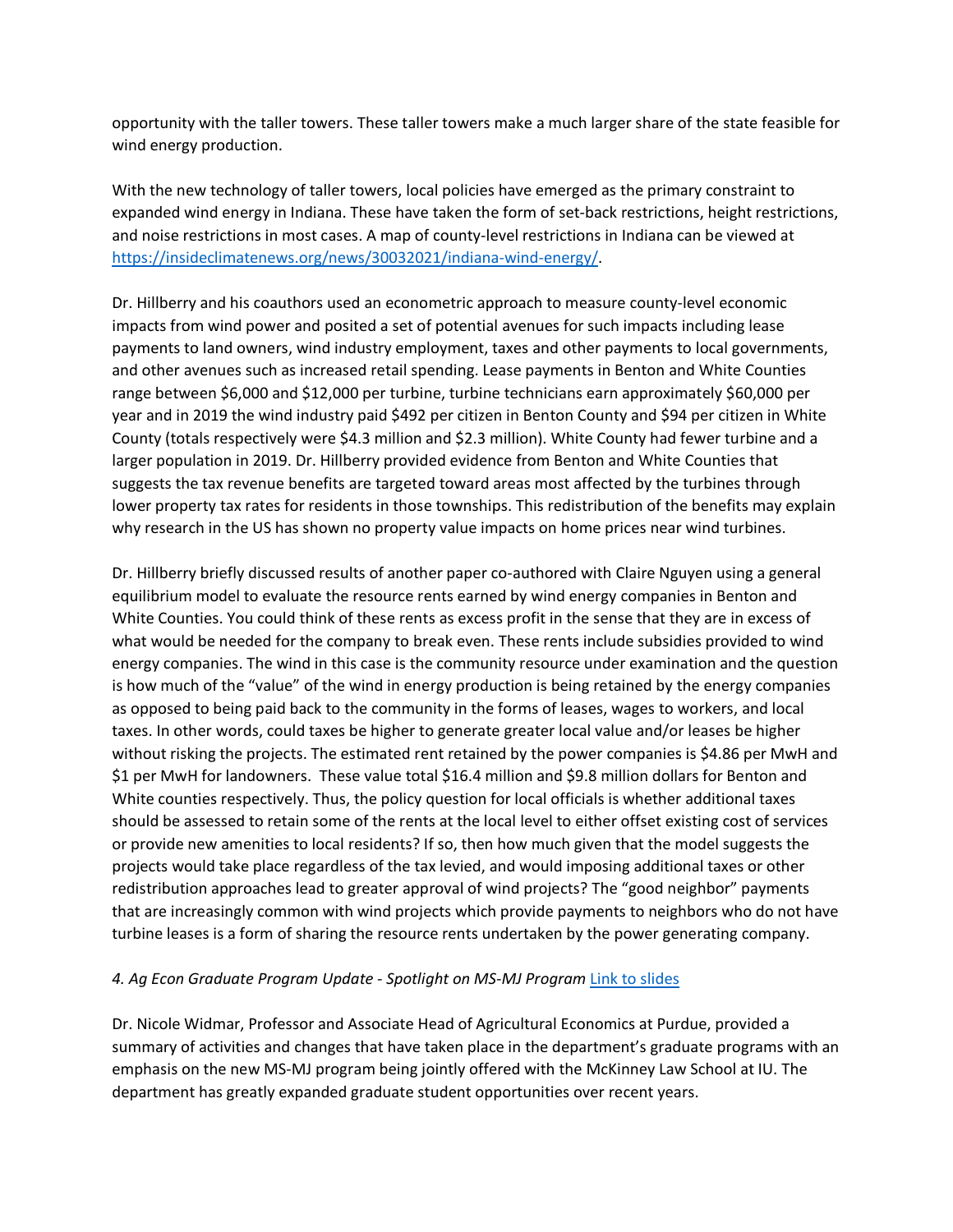The traditional in-residence MS and PhD programs still account for the majority of graduate students (68 currently) and continue to be research-based with thesis and dissertation requirements in addition to course work. Many of these student gain experience in teaching and outreach as well other professional development.

The MS-MBA degrees are a professional master program operated jointly with IU's Kelley School of Business (42 current students). Students are required to have post-bachelorette employment experience before being admitted to this program and most of the students continue working full time while studying for these degrees. The majority of instruction takes place virtually, but there are short residency requirements each year of the two-year program. Successful students receive both the MS degree in Ag Econ from Purdue and an MBA degree from IU. Special tuition at about the MBA program level has regularly been approved for this program and a significant share of that tuition returns to the department.

The Profession Masters in International Agribusiness (PMIA) has been around for about a decade but enrollment has been spotty. This is a non-research degree with no thesis requirement with the benefit to the department that a large share of tuition returns to the department. At present, it is undergoing redesign with plan to deliver a virtual option and embed some existing college Certificate Programs to broaden interest. Only a few students are currently enrolled.

In the last year a joint MJ-MS program was finalized. It is a collaboration between Purdue Ag Econ and IU's McKinney School of Law. The Ag Econ portion will be delivered virtually, and the IU portion will be hybrid (some virtual and some in-residence). Like the MS-MBA program, students will receive a degree from both universities. From Purdue, they will receive the MS in Ag Econ and from IU they will receive an MJ degree. An important aspect is that the MJ degree is not a JD degree. Students are not qualified to take the Bar Exam nor to practice law. It is anticipated that employers would be interested in people with this background to deal with compliance issues that require understanding legal frameworks, critically think about their implications for a firm or organization, and undertake relevant data analytics. No students are currently enrolled. In her presentation Dr. Widmar provided details of curricular requirements at both universities related to these degrees.

The MS-MBA, MJ-MS, and PMIA all use the same virtual 21 credits of courses in Ag Econ. The department is exploring opportunities to further leverage the investment in these online courses to partner with other programs at Purdue.

## *5. Future Topics and December Meeting Date*

The following topics were suggested for future meetings.

- Local Planning Values and Goals
- Political Tribalism and its impacts and amelioration
- Land Values
- Macroeconomic policy impacts
- Farm implications of changing nutrition and food product trends
- Supply Chain alternatives and consequences